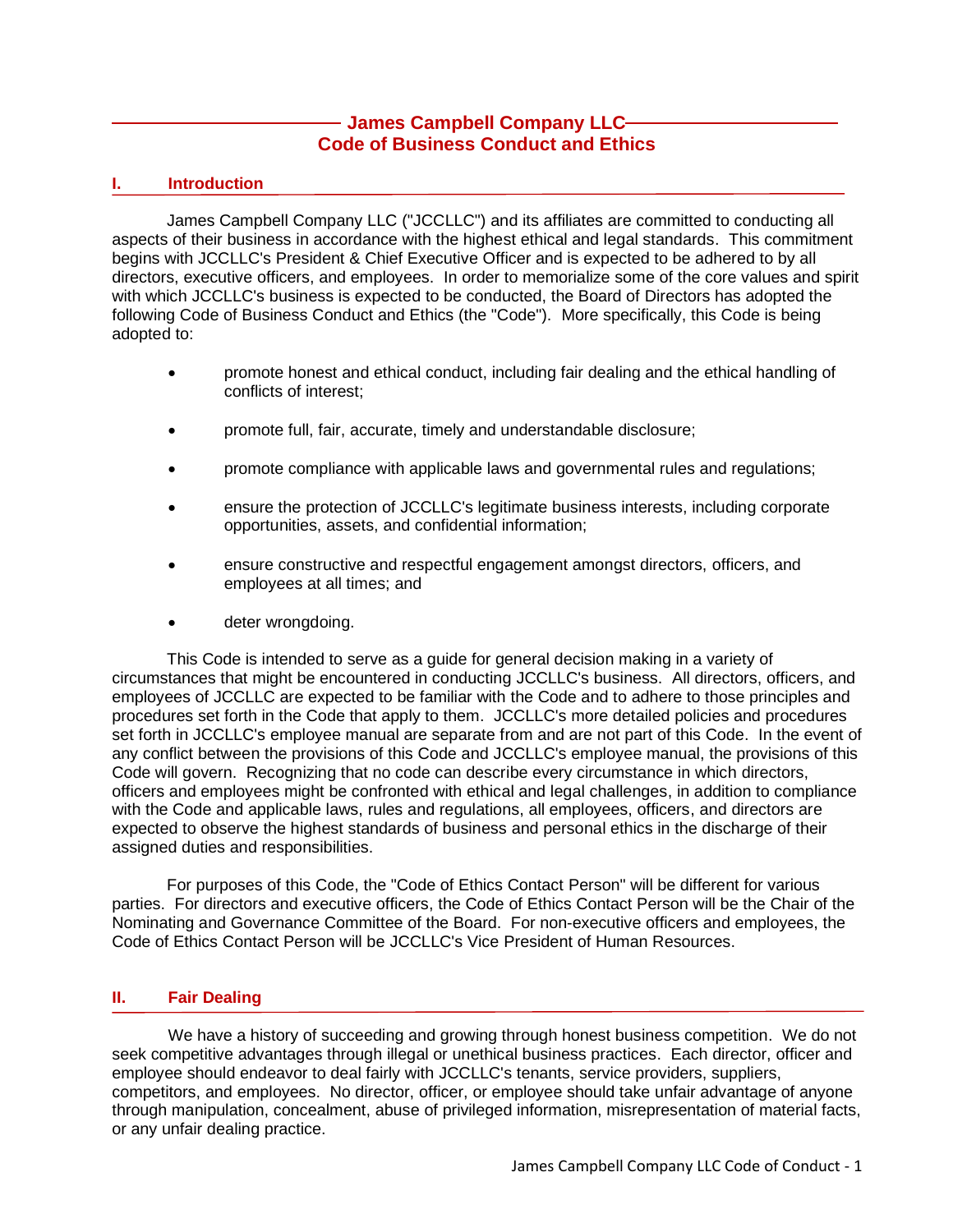### **III. Honest and Candid Conduct**

Each director, officer, and employee owes a duty to JCCLLC to act with integrity. Integrity requires, among other things, being honest and candid. Deceit and subordination of the principles of this Code are inconsistent with integrity.

Each director, officer, and employee must:

- Act with integrity, including being honest and candid while still maintaining the confidentiality of information where required or consistent with JCCLLC's policies.
- Observe both the form and spirit of laws and governmental rules and regulations, accounting standards and JCCLLC policies.
- Adhere to a high standard of business ethics.

#### **IV. Conflicts of Interest**

A "conflict of interest" occurs when an individual's private interest interferes or appears to interfere with the interests of JCCLLC. A conflict of interest can arise when a director, officer or employee takes actions or has interests that may make it difficult to perform his or her JCCLLC work objectively and effectively. For example, a conflict of interest would arise if a director, officer or employee, or a member or his or her family, receives improper personal benefits as a result of his or her position in JCCLLC.

Service to JCCLLC should never be subordinated to personal gain and advantage. Conflicts of interest should, wherever possible, be avoided. However, JCCLLC recognizes that its corporate structure and business investments do not make it practicable or desirable to avoid all relationships that could give rise to conflicts of interest. Any material transaction or relationship involving an officer or employee that could reasonably be expected to give rise to a conflict of interest should be discussed with the appropriate Code of Ethics Contact Person if not previously approved by, or at the direction of, the Board of Directors or the Nominating and Governance Committee. Any material transaction or relationship involving a director should be reported to the Chair of the Nominating and Governance Committee, and in the event of a conflict of interest involving the Chair of the Nominating and Governance Committee should be reported to the Board Chair. Similarly, any material transaction or business relationship between a director and a third-party that could reasonably be expected to give rise to a conflict of interest with respect to the Company should be reported to the Chair of the Nominating and Governance Committee.

Some conflict of interest situations involving executive officers and other employees who occupy supervisory positions or who have discretionary authority in dealing with any third party specified below may include the following:

- Any significant ownership interest in any tenant or service provider;
- Any consulting or employment relationship with any tenant, service provider, supplier, or competitor;
- Any outside business activity that detracts from an individual's ability to devote appropriate time and attention to his or her responsibilities with JCCLLC;
- The receipt of non-nominal gifts or excessive entertainment from any company with which JCCLLC has current or prospective business dealings cannot exceed more than \$100 in value;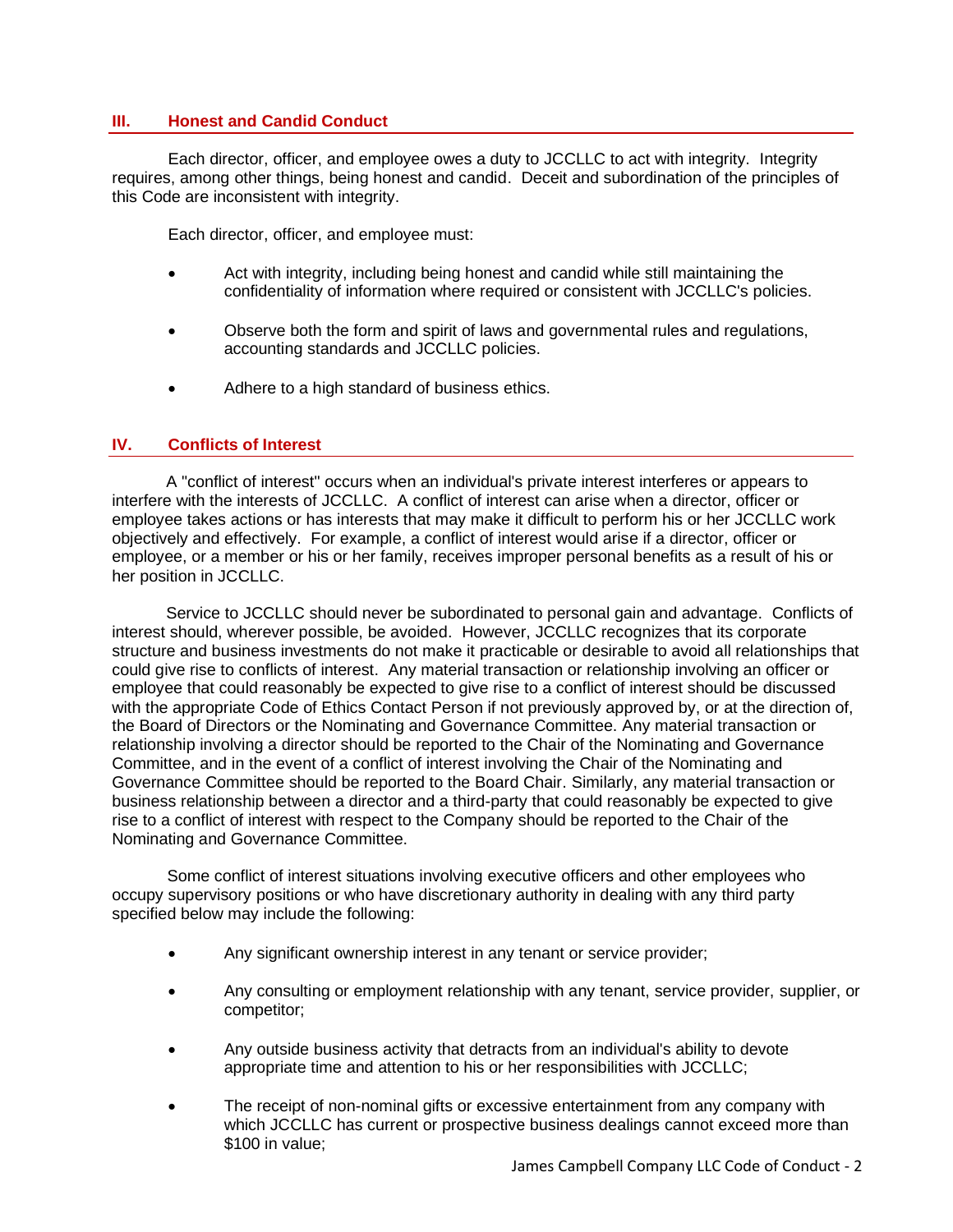- Being in the position of supervising, reviewing, or having any influence on the job evaluation, pay or benefits of any immediate family member; and
- Selling anything to JCCLLC or buying anything from JCCLLC.

Such situations, if material, should be discussed with the appropriate Code of Ethics Contact Person.

Anything that would present a conflict for a director, officer or employee would likely also present a conflict if it were related to a member of his or her family.

#### **V. Disclosure**

Each officer or employee involved in JCCLLC's disclosure process, including the President & Chief Executive Officer, and the Executive Vice President/Chief Financial Officer (or those persons serving in comparable positions or those persons that may be so designated from time-to-time by JCCLLC's Executive Vice President/Chief Financial Officer), is required to be familiar with and comply with JCCLLC's disclosure controls and procedures and internal control over financial reporting, to the extent relevant to his or her area of responsibility. In addition, each such person having direct or supervisory authority over JCCLLC's other public communications concerning its general business, results, financial condition, and prospects should, to the extent appropriate within his or her area of responsibility, consult with other JCCLLC officers and employees and take other appropriate steps regarding these disclosures with the goal of making full, fair, accurate, timely and understandable disclosure. Each Director having direct or supervisory authority regarding financial reporting or other public communications shall take all appropriate steps regarding these disclosures with the goal of making, or causing to be made, full, fair, accurate, timely and understandable disclosure. 1.

#### **VI. Compliance**

It is JCCLLC's policy to comply with all applicable laws, rules, and regulations. It is the personal responsibility of each employee and officer to seek to adhere to the standards and restrictions imposed by those laws, rules, and regulations. Directors will comply and proactively promote compliance by JCCLLC with applicable laws, rules, and regulations.

It is against JCCLLC policy and in many circumstances illegal for a director, officer, or employee to profit from undisclosed information relating to JCCLLC or any other affiliate.

## **VII. Reporting and Accountability**

The Nominating and Governance Committee is ultimately responsible for applying this Code. When questions are presented to it, the Committee has the authority to interpret this Code in any particular situation.

**Any officer or employee who becomes aware of any existing or potential violation of this Code is required to notify their Code of Ethics Contact Person promptly.** Failure to do so is itself a violation of this Code. Violations may be reported anonymously. The applicable Code of Ethics Contact Person shall promptly inform the Chair of the Nominating and Governance Committee of any existing or potential violation of this Code reported to such Code of Ethics Contact Person that such Code of Ethics Person deems not to be immaterial and, with respect to potential violations, of reasonable probability of occurrence.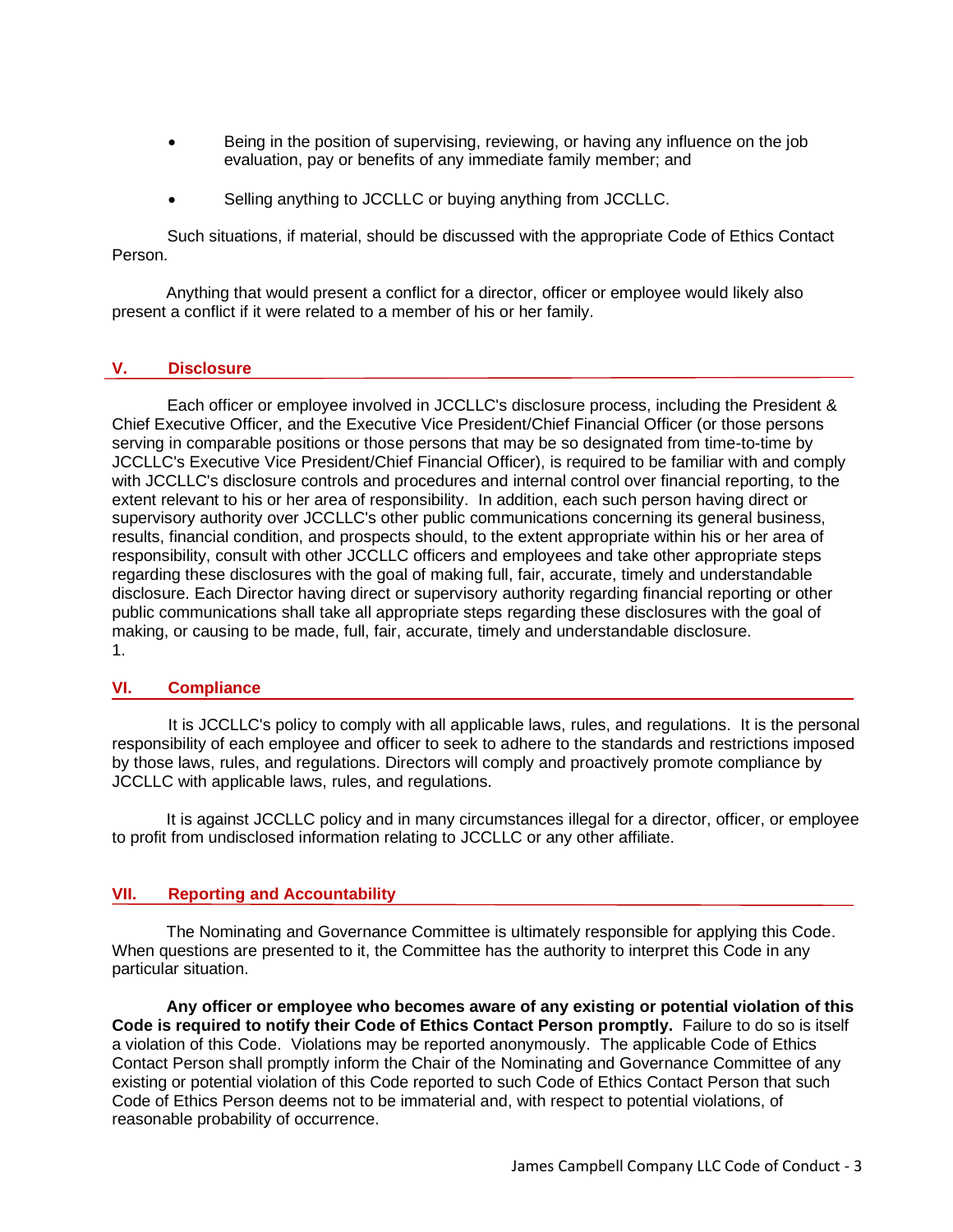Each officer or employee must:

- Notify their Code of Ethics Contact Person promptly of any existing or potential violation of this Code.
- Not retaliate against any other employee for reports of potential violations that are made in good faith.

Any employee may communicate with their Code of Ethics Contact Person in writing, addressed to the Code of Ethics Contact Person, either by email or by U.S. mail at his or her JCCLLC email or business address, or by phone at his or her JCCLLC phone number.

All communications will be kept confidential. The reporting procedures should be used for purposes of furthering the purpose of this Code and not to report matters unrelated to this purpose.

The Nominating and Governance Committee shall take all action they consider appropriate to investigate any violations reported to them. If a violation has occurred, JCCLLC will take such disciplinary or preventive action as it deems appropriate, after consultation with the Nominating and Governance Committee, which may include removal from the Board or termination of employment contract(s) with JCCLLC.

From time to time, JCCLLC may waive some provisions of this Code. Any request for a waiver of the Code for executive officers or directors of JCCLLC shall be submitted to the Nominating and Governance Committee for review and approval or disapproval, as appropriate, in advance of any prospective activity or conduct which may require such a waiver. Any waiver for other employees shall be submitted in advance of the prospective activity or conduct which may require such a waiver and may be made only by JCCLLC's Vice President of Human Resources after consultation with the Chair of the Nominating and Governance Committee. Approvals of conflicts of interest or other determinations made by the Nominating and Governance Committee, or the applicable Code of Ethics Contact Person, made in accordance with the provisions of this Code will not be deemed a waiver of the provisions of this Code.

# **VIII. Corporate Opportunities**

Officers and employees owe a duty to JCCLLC to advance JCCLLC's business interests when the opportunity to do so arises. Directors, officers, and employees are prohibited from taking (or directing to a third party) a business opportunity that is discovered through the use of corporate property, information or position, unless JCCLLC has already been offered the opportunity and turned it down. The term "third party" for this purpose does not include companies or other entities that JCCLLC controls or with respect to which it has an arrangement pursuant to which it manages such party's business or assets or develops or leases properties for such party.

Generally, directors, officers and employees are prohibited from using corporate property, information, or position for personal gain and from competing with JCCLLC. However, as indicated above, JCCLLC controls, or has arrangements under which JCCLLC manages the business or assets of other companies or entities or develops or leases their properties.

JCCLLC believes that these and similar arrangements that might arise in the future are important to the success of JCCLLC. JCCLLC recognizes that it would not be practicable or desirable in all circumstances to prohibit competition with JCCLLC. From time-to-time business opportunities may arise which might be suitable for JCCLLC and one or more entities with which JCCLLC has such a relationship. In such circumstances the opportunity may be directed by management of JCCLLC in accordance with the agreements and historical relationship between JCCLLC and the other entity. However, business opportunities which are presented to directors, officers, or employees of JCCLLC